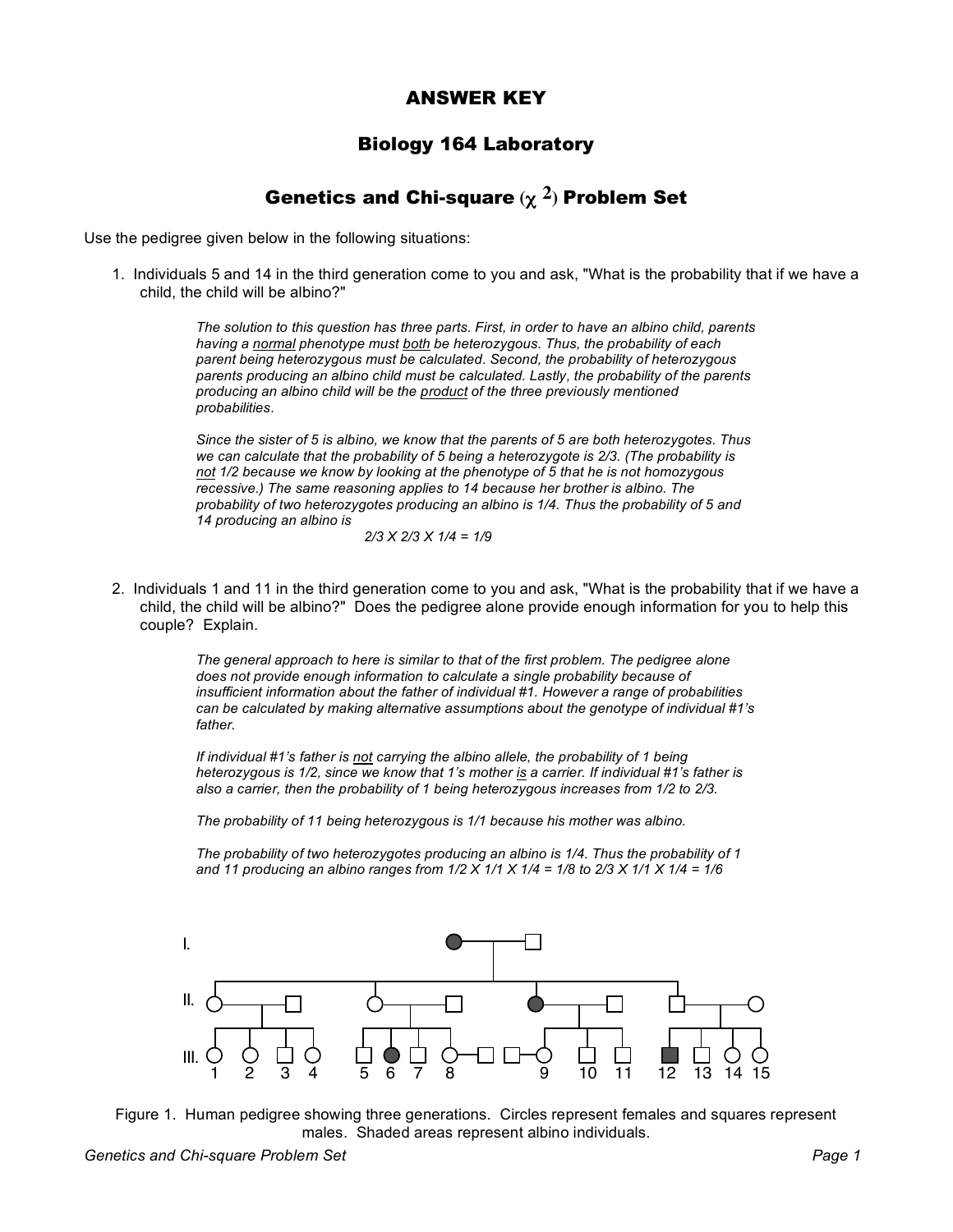- 3. Two phenotypes appear in an experiment in the numbers 16:4.
	- A) How well does this sample fit a 3:1 ratio? Support your answer using Chi-square analysis. erved Expected

| Category | Observed | Expected             | Deviation | $d^2/e$          |
|----------|----------|----------------------|-----------|------------------|
| 3/4      | 16       | $3/4 \times 20 = 15$ | $+1$      | $1/15 = 0.067$   |
| 1/4      |          | $1/4 \times 20 = 5$  | $-1$      | $1/5 = 0.200$    |
| Total    | 20       | 20                   |           | $\chi^2 = 0.267$ |

*Because .50 < p < .80, accept null hypothesis that data fits a 3:1 ratio.*

B) Would a sample with the same proportional deviation fit a 3:1 ratio if it were

|                                                                                      | <u>VYOUID A SAITIPIC WILLI LITE SAITIE PROPORTIONAL DEVIALION NIC A O. FTALIO II IL WEI E</u> |          |                        |           |     |                  |  |  |  |  |
|--------------------------------------------------------------------------------------|-----------------------------------------------------------------------------------------------|----------|------------------------|-----------|-----|------------------|--|--|--|--|
| (i.) 10 times larger (i.e., 160:40) ? Support your answer using Chi-square analysis. |                                                                                               |          |                        |           |     |                  |  |  |  |  |
|                                                                                      | Category                                                                                      | Observed | Expected               | Deviation |     | $d^2$ / e        |  |  |  |  |
|                                                                                      |                                                                                               |          |                        |           |     |                  |  |  |  |  |
|                                                                                      | 3/4                                                                                           | 160.     | $3/4 \times 200 = 150$ | $+10$     | 100 | $100/150 = 0.67$ |  |  |  |  |
|                                                                                      | 1/4                                                                                           | 40       | $1/4 \times 200 = 50$  | $-10$     | 100 | $100/50 = 2.00$  |  |  |  |  |
|                                                                                      | Total                                                                                         | 200      | 200                    |           |     | $\chi^2 = 2.67$  |  |  |  |  |

*Because .10 < p < .20, accept null hypothesis that data fits a 3:1 ratio.*

(ii.) 20 times larger? Support your answer using Chi-square analysis.

| Category | Observed | Expected               | Deviation |     | $d^2/e$          |
|----------|----------|------------------------|-----------|-----|------------------|
| 3/4      | 320      | $3/4 \times 400 = 300$ | $+20$     | 400 | $400/300 = 1.33$ |
| 1/4      | 80       | $1/4 \times 400 = 100$ | $-20$     | 400 | $400/100 = 4.00$ |
| Total    | 400      | 400                    |           |     | $\chi^2$ = 5.33  |

*Because .01 < p < .05, reject null hypothesis that data fits a 3:1 ratio.*

4. In the garden pea, yellow cotyledon color is dominant to green, and inflated pod shape is dominant to the constricted form. Considering both of these traits jointly in self-fertilized dihybrids, the progeny appeared in the following numbers:

> 193 green, inflated 184 yellow constricted 556 yellow, inflated 61 green, constricted

Do these genes assort independently? Support your answer using Chi-square analysis.

| Category  | Phenotypic | Observed | Expected                | Deviation |    | $d^2/e$          |
|-----------|------------|----------|-------------------------|-----------|----|------------------|
|           | ratio      |          |                         |           |    |                  |
| Grn, infl | 3/16       | 193      | $3/16 \times 994 = 186$ | $+7$      | 49 | $49/186 = .263$  |
| Yel, con  | 3/16       | 184      | $3/16 \times 994 = 186$ | $-2$      |    | $4/186 = .022$   |
| Yel. infl | 9/16       | 556      | $9/16 \times 994 = 559$ | $-3$      |    | $9/559 = .016$   |
| Grn, con  | 1/16       | 61       | $1/16 \times 994 = 62$  | $-1$      |    | $1/62 = 0.016$   |
| Total     |            | 994      | 994                     |           |    | $\chi^2 = 0.317$ |

*Because .80 < p < .95, accept null hypothesis, therefore genes sort independently.*